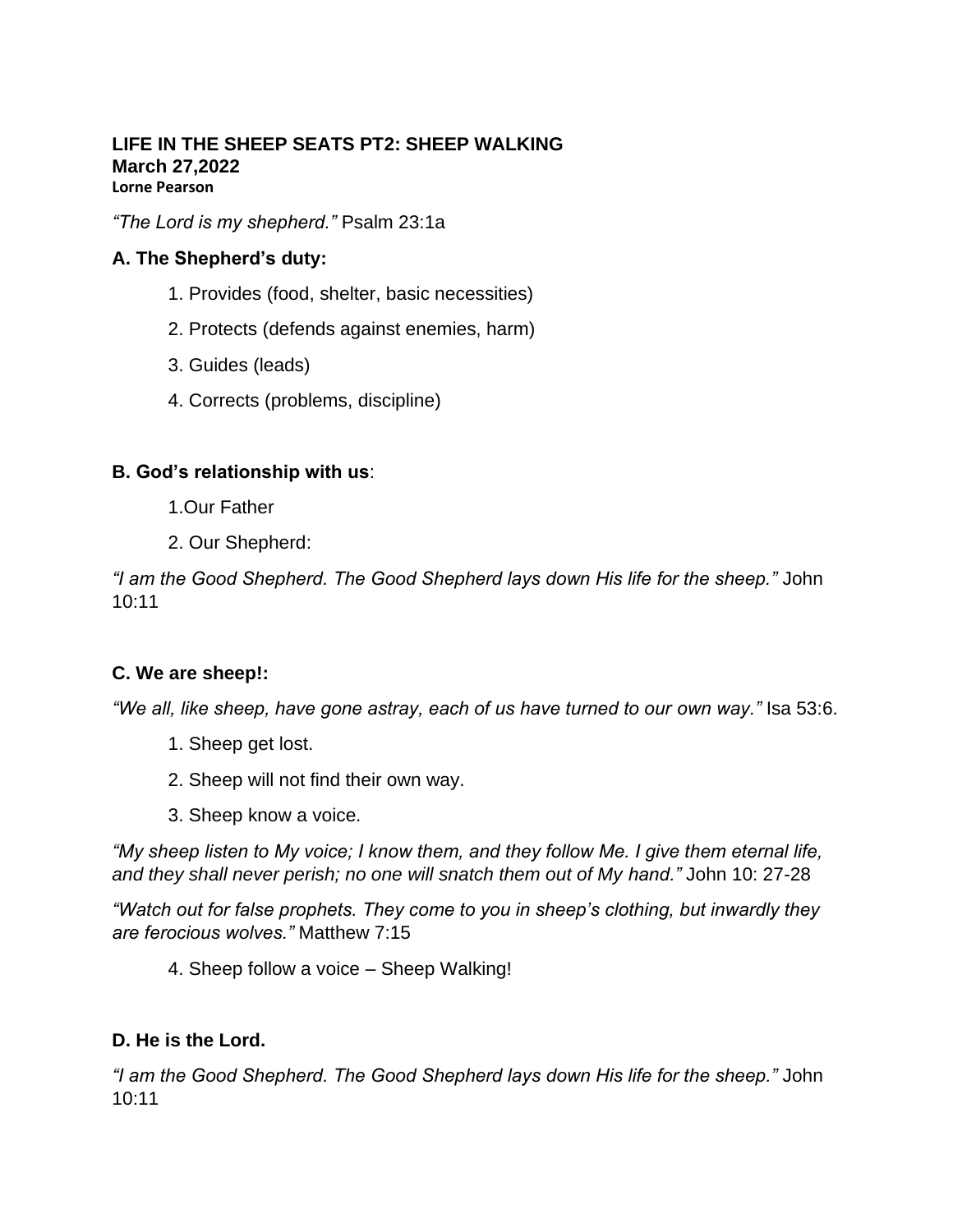## **E. Contentment.**

*"The Lord is my shepherd, I shall not want."* Psalm 23:1

Contentment is:

- 1. Not being driven by wanting more.
- 2. Inner freedom from dissatisfaction.
- 3. The ability to live fully in the moment.

## **F. The Monster of More!**

*"Everyone's toil is for their mouth, yet their appetite is never satisfied."* Ecclesiastes 6:7

There is a Good Shepherd who has slayed that monster to protect us and who knows exactly what we need.

### **G. Growing in Contentment:**

- 1. Relentlessly establish realistic expectations.
- 2. Give latitude to the attitude of gratitude.

*"Always give thanks for everything to God the Father in the name of our Lord Jesus Christ."* Eph. 5:20

3. Stake your soul on the source of satisfaction – THE Shepherd.

*"So do not worry, saying, 'What shall we eat?' or 'What shall we drink?' or 'What shall we wear?' For… your heavenly Father knows that you need them. But seek first His kingdom and His righteousness, and all these things will be given to you as well."* Matthew 6:31-33

*"Seek the Lord while He may be found."* Isaiah 55:6

"If we consider the unblushing promises of reward and the staggering nature of the rewards promised in the Scriptures, it would seem that our Lord finds our desires not too strong, but too weak. We are half-hearted creatures, fooling about…when infinite joy is offered us, like an ignorant child who wants to go on making mudpies in a slum because he cannot imagine what is meant by the offer of a holiday by the sea. We are far too easily pleased." *C.S.Lewis*